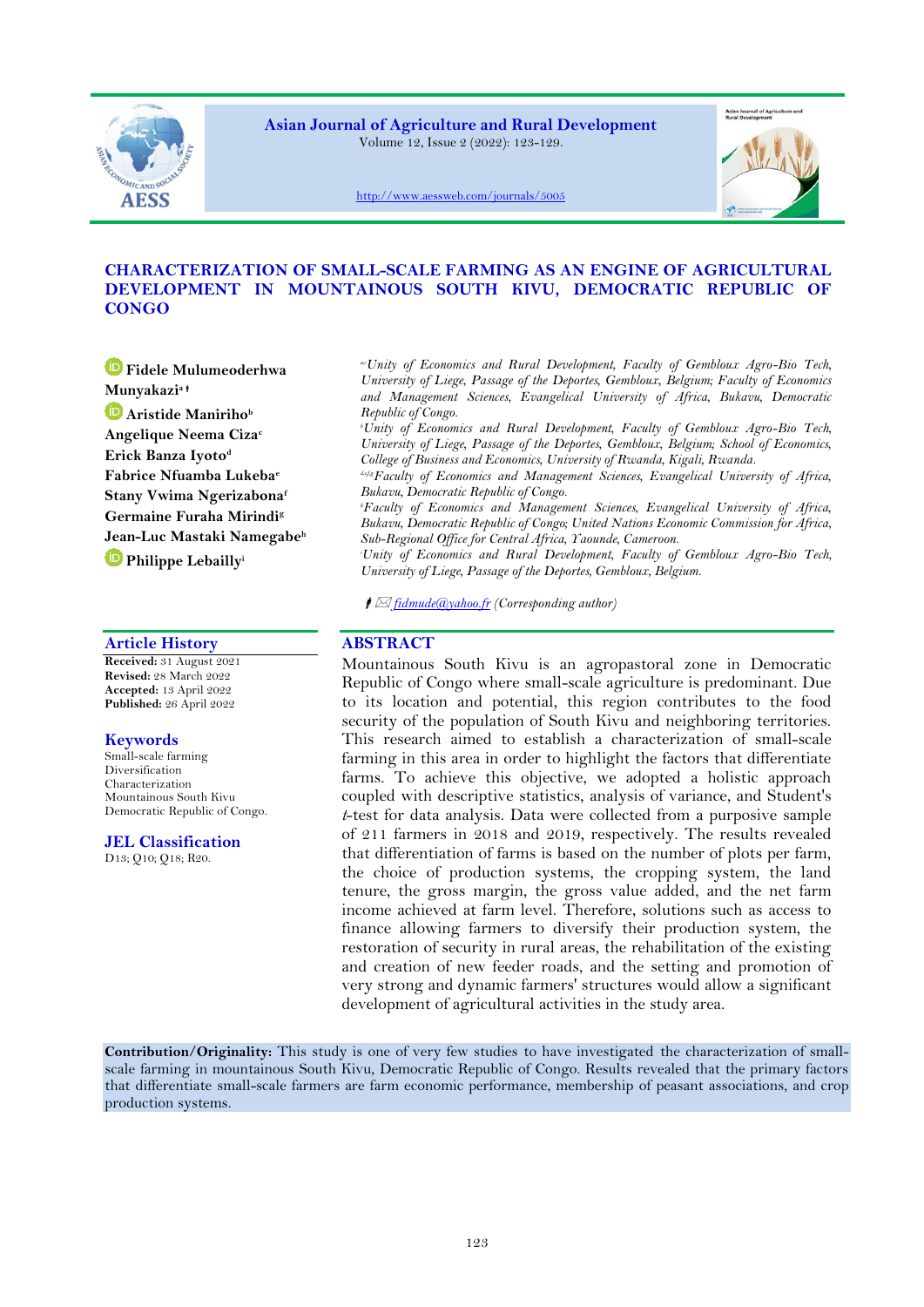# DOI: 10.55493/5005.v12i2.4475

ISSN(P): 2304-1455/ ISSN(E): 2224-4433

**How to cite:** Fidele Mulumeoderhwa Munyakazi --- Aristide Maniriho --- Angelique Neema Ciza --- Erick Banza Iyoto --- Fabrice Nfuamba Lukeba --- Stany Vwima Ngerizabona --- Germaine Furaha Mirindi --- Jean-Luc Mastaki Namegabe --- Philippe Lebailly (2022). Characterization of Small-Scale Farming as an Engine of Agricultural Development in Mountainous South Kivu, Democratic Republic of Congo. *Asian Journal of Agriculture and Rural Development*, 12(2), 123-129. 10.55493/5005.v12i2.4475

*© 2022 Asian Economic and Social Society. All rights reserved.*

#### **1. INTRODUCTION**

Although small-scale farming (also known as family farming) has been at the heart of international debates related to food security, agriculture, and the environment for several years, it is clear that policy directions and strategies to ensure agricultural support have not been wholly implemented [\(Coalition Against Hunger, 2015\)](#page-5-0). Further, family farming has sufficient assets for its potential development. It is an effective engine for poverty reduction and to fight undernourishment [\(World Bank, 2017\)](#page-6-0); it plays a major role in the development and protection of natural resources and landscapes [\(Laplante, 2014\)](#page-6-1); it produces more than 70% of the world's food, providing food security for hundreds of millions of family farmers as well as millions of other categories of people, and it is the largest employer of family workers who form the majority of the total labor force [\(Ministry of Agriculture-French](#page-6-2)  [Republic, 2013;](#page-6-2) [World Bank, 2008\)](#page-6-3). However, 815 million of people globally are undernourished [\(Fao, Who, &](#page-6-4)  [Unicef, 2017\)](#page-6-4). This situation correlates not only with insufficient production, but also with poverty as reflected in insufficient access to the means of production. Despite a number of solutions that small-scale farming can provide, small-scale farmers are faced with various challenges, such as difficulty in accessing resources, lack of succession and mediocrity, lack of training [\(McGlynn et al., 2013\)](#page-6-5), lack of appropriate markets [\(FAO., 2014\)](#page-5-1), threats to their livelihoods from climate change [\(FAO,](#page-6-6) 2016), difficulties in accessing credit because their financial returns remain low and risky [\(Coalition Against Hunger, 2015\)](#page-5-0), as well as many agricultural risks [\(Mulumeoderhwa Munyakazi et](#page-6-7)  [al., 2019\)](#page-6-7). Beyond production and market constraints, family farmers also face broader challenges including health issues, social protection, education, and lack of infrastructure and community facilities, among others [\(Laplante,](#page-6-1)  [2014\)](#page-6-1).

Several definitions of the concept of family farming have been formulated by different scholars. For the sake of simplicity, we prefer to retain the one that considers that family farming as the types of agricultural production characterized by (1) a close relationship between the family's domestic economy and their farm, and (2) the effective use of family labor without making recourse to permanent waged labor [\(Sourisseau et al., 2014\)](#page-6-8). From this definition, it may be observed that the main elements intrinsically associated with family farming are the linkage between family assets, farm capital, and the use of family labor. Nevertheless, it is difficult to define family farming easily, given the diversity it contains in terms of different issues at stake, depending on the scale at which one is placed, the place in which one is located, because the economic and social situations, as well as production and the market conditions, and even the family and its logics of spatial mobility are different [\(Delfosse, 2015\)](#page-5-2). Considering the realities of certain regions in developing countries such as South Kivu Province, family farming refers to any form of agricultural production that uses mainly family labor and other factors of production held by the farmer him/herself or by members of his/her family in order to guarantee the well-being of family members. The small-scale farming referred to in this research is one of the forms of family farming in terms of its differentiating characteristics. The main criteria for characterizing small-scale farming include guaranteed access to resources, capacity to invest, selfconsumption, mode of penetration of downstream markets, pluriactivity or system of activity, agricultural diversification or specialization, recourse to capital as a replacement for family labor, choice of strategies, and purposes of the activity [\(Bélières, Bonnal, Bosc, Marzin, & Sourisseau, 2014\)](#page-5-3). These criteria can be enriched or specified according to the context and realities of the regions concerned in the research.

In order to act effectively on the transformation and development of the agricultural sector in South Kivu, research on the characterization of farms remains essential to guide the actions of public authorities and other development partners. The general objective of this research is to establish a characterization of small-scale agriculture in the mountains of South Kivu. More specifically, it aims to identify and analyze the differentiating factors of family farms in this region. It focused on small-scale farmers whose landholdings are above the mean average size at national level. This choice is supported by [Neema, Manners, Schut, Ngezirabona, and Lebailly \(2021\)](#page-6-9), who reported the average land size of 3 hectares among farmers who participated in their study. With the intention of differentiating small-scale farms, this study focused on selected criteria, namely the number of land parcels per farm, the adopted production systems, the cropping system practiced, the land tenure patterns, as well as the farm performance indicators (gross margin, gross value added, and net farm income). The results will provide some guidance to small-scale farmers for them to make rational decisions regarding the choice of crops to be grown.

The existing literature shows that a household in mountainous South Kivu farms between 0.35 ha [\(Civava,](#page-5-4)  [Malice, & Baudoin, 2013;](#page-5-4) [Rutakayingabo, Muhigwa, Lwaboshi, Barhahakana, & Amato, 2016\)](#page-6-10) and approximately 1 hectare [\(Furaha., Namegabe, & Lebailly, 2016b\)](#page-6-11), while the national average ranges between 1 and 1.5 ha [\(DRC,](#page-5-5) [2013\)](#page-5-5). Besides significant demographic pressure, the socioeconomic situation in South Kivu Province is explained by land spoliation of land by the elite, who sell it fraudulently [\(Utshudi, 2008\)](#page-6-12).

Despite its potential to facilitate food self-sufficiency and to export surplus production, South Kivu Province is characterized by a large proportion of the rural poor, poverty caused by a very high unemployment rate [\(UNDP,](#page-6-13)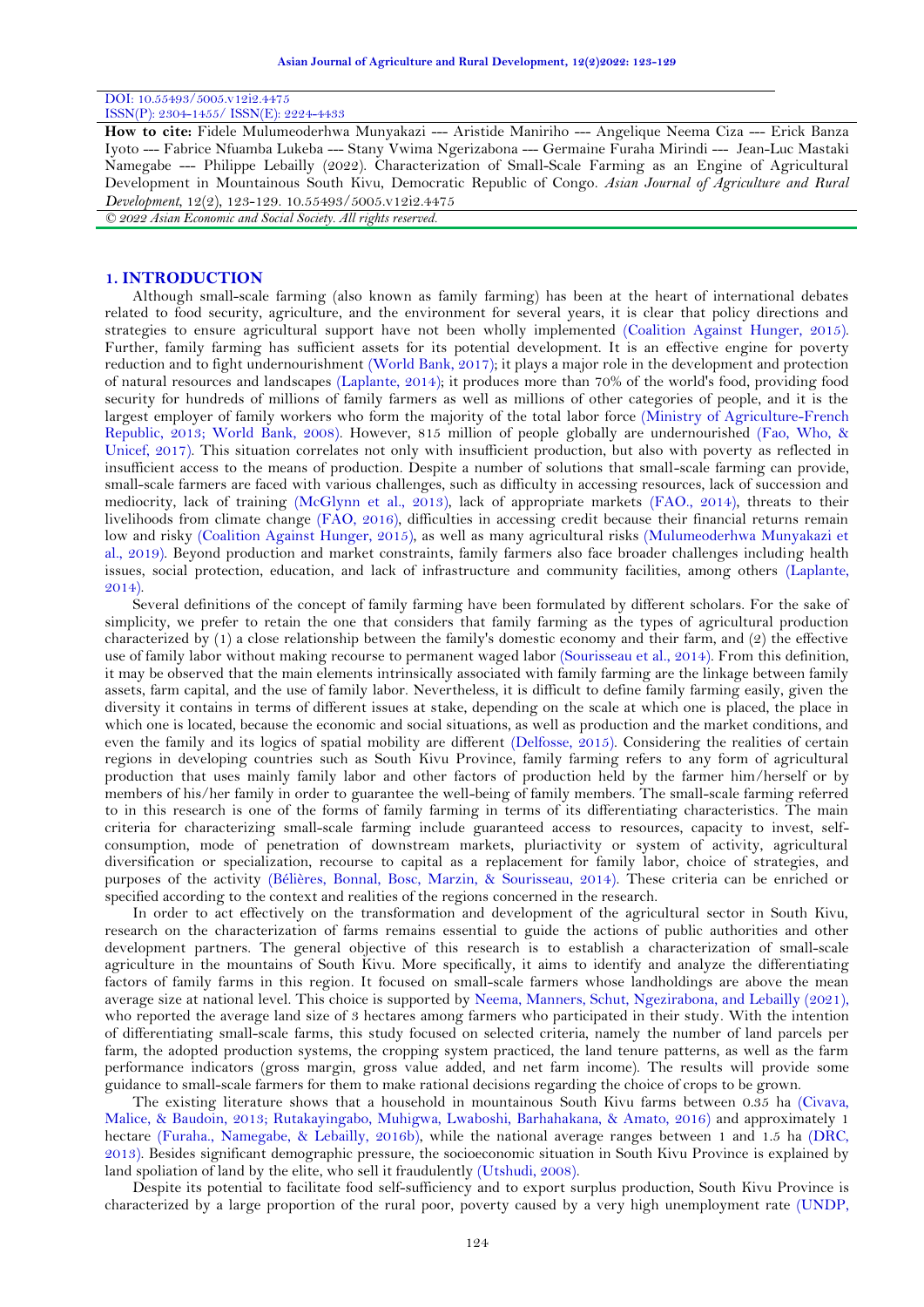[2009\)](#page-6-13), a very worrying nutritional situation [\(DRC, 2014;](#page-5-6) [UNDP, 2015\)](#page-6-14), food dependence on neighboring provinces and countries [\(Vwima, Mastaki, & Lebailly, 2012\)](#page-6-15), nonexistence of financial institutions in rural areas, lack of adequate basic rural infrastructure, asymmetric information that benefits intermediaries, rural exodus, and low profitability that does not encourage financial institutions to lend to farmers. Solutions to these problems are needed to enable the development of the agricultural sector in South Kivu Province so as to respond to certain essential issues of sustainable development, particularly to meet the food needs of both present and future generations.

#### **2. MATERIALS AND METHODS**

South Kivu Province is located in the east of the Democratic Republic of Congo, approximately between 1°36' and 5° south, and 26°47' and 29°20' east, with a mean altitude of 1.000 m above the sea level. It is bordered to the east by the republics of Rwanda, Burundi, and Tanzania; to the south-east by Tanganyika Province; to the south, west and north-west by Maniema Province; and to the north by North Kivu Province [\(DRC, 2005\)](#page-5-7). South Kivu Province covers 3% of the country's surface area, equal to 69,130 km². The region is characterized by an equatorial climate with year-round rainfall in one part, and a tropical climate with a rainy season and a dry season in another. Average annual temperature ranges between 11 and 25°C. The majority of the population of South Kivu Province (78.4%) live in rural areas; its urban population represents 5% of the DRC's urban population [\(UNDP, 2009\)](#page-6-13). These specificities demonstrate that agricultural development in South Kivu is fundamental to enable poverty reduction among rural households, which make up a significant proportion of the province's population. The choice of mountainous South Kivu as a framework for analysis is explained by the predominance of small-scale agriculture based on the average area farmed per household compared to the national average. The sampled territories of Kabare and Kalehe were formerly characterized by a predominance of both high-fertility volcanic soils and medium-fertility soils of ancient rocks in those parts not affected by the extension of lava flows [\(Wils, Caraël, & Tondeur, 1986\)](#page-6-16). Unfortunately, high demographic pressure and overexploitation of land resources have affected soil fertility in this region [\(Mastaki, 2006\)](#page-6-17), especially in Kabare where the population density (360 inhabitants per square kilometre) is higher than that in Kalehe (105 inhabitants per square kilometre) [\(IPAPEL South Kivu, 2018\)](#page-6-18). Nevertheless, this area remains very favorable to agriculture and livestock farming.

For sample constitution, two criteria were considered, namely (1) farms that produce mainly for the market and (2) crop and activity diversification on the farm. Due to the absence of a census of farmers in South Kivu, a purposive sampling was carried out and 211 farmers were selected on the rates of 50 farmers in Bugorhe locality, 50 farmers in Irhambi locality in Kabare, 60 farmers in Mbinga Sud locality, and 51 farmers in Mbinga Nord locality in Kalehe, respectively. We used non-probability sampling (reasoned choice sampling) due to the lack of sampling frame. The number of farmers selected per locality was motivated by their availability during the survey**.** Qualitative and quantitative data collection from farmers on crops (expenses, revenues, selling prices, cropping system, etc.) was facilitated by a survey questionnaire and interviews. These surveys were organized in two phases, in 2018 and 2019, respectively. This study adopted a holistic approach to farms and focused on comparative analysis of the performance indicators of speculations. The study also used descriptive statistics (mean, frequency, proportion, and standard deviation). In addition, ANOVA and Student's *t*-test were used to test for the variability of farm measures and performance indicators among certain groups of farmers.

## **3. RESULTS AND DISCUSSION**

## *3.1. Small-Scale Farming and Membership of Peasant Organizations in Mountainous South Kivu*

Results show that more than 60% of the surveyed farmers are not members of any farmer association. Nonmembers (61.4%) reported that they did not participate in farmer associations because of their poor management, explained by their lack of dynamism. Other reasons included discrimination by some leaders in the distribution of external aid (16.6%), that the benefits granted by associations were not sufficiently interesting, inability to pay for membership fees, the feeling that leaders are exploiting their members, etc. [Table 1](#page-2-0) shows the distribution of surveyed farmers by production systems and by their membership of farmers' associations.

<span id="page-2-0"></span>

| <b>Tuble 1:</b> Distribution of surveyou harmers according to their inchilocratile or harmers associations. |      |                                        |          |          |          |       |  |  |  |
|-------------------------------------------------------------------------------------------------------------|------|----------------------------------------|----------|----------|----------|-------|--|--|--|
| Membership of farmers' association                                                                          |      | <b>Agricultural production systems</b> |          |          |          |       |  |  |  |
|                                                                                                             |      | System 1                               | System 2 | System 3 | System 4 | Total |  |  |  |
| Non-members                                                                                                 |      | 90                                     |          | 19       |          | 127   |  |  |  |
|                                                                                                             | $\%$ | 72                                     | 34       | 59.4     | 25       | 60.2  |  |  |  |
| Members                                                                                                     |      | 35                                     | 33       | 13       |          | 84    |  |  |  |
|                                                                                                             | $\%$ | 28                                     | 66       | 40.6     | 75       | 39.8  |  |  |  |
| Total                                                                                                       | N    | 125                                    | 50       | 32       |          | 211   |  |  |  |

**Note:** System 1: Production of food crops; system 2: Association of food and vegetables; system 3: Food, industrial and forestry crops; system 4: All crops associated.

Members of farmers' associations (39.8%) reported that the benefits from farmers' associations include collective bargaining power, access to small loans and assistance from peer members during both positive and negative events, mutual assistance, access to certain training on agricultural practices, and access to certain donations, grants, and subsidies (seeds, farmyard animals, agricultural equipment such as hoes, etc.). It is important to note that the types of farmers' associations mostly formed in the region of mountainous Kivu South are mainly Village Savings and Credit Associations (VSCAs), Mutual Solidarity Organisations (MUSOs) initiated mostly by local NGOs, or other rural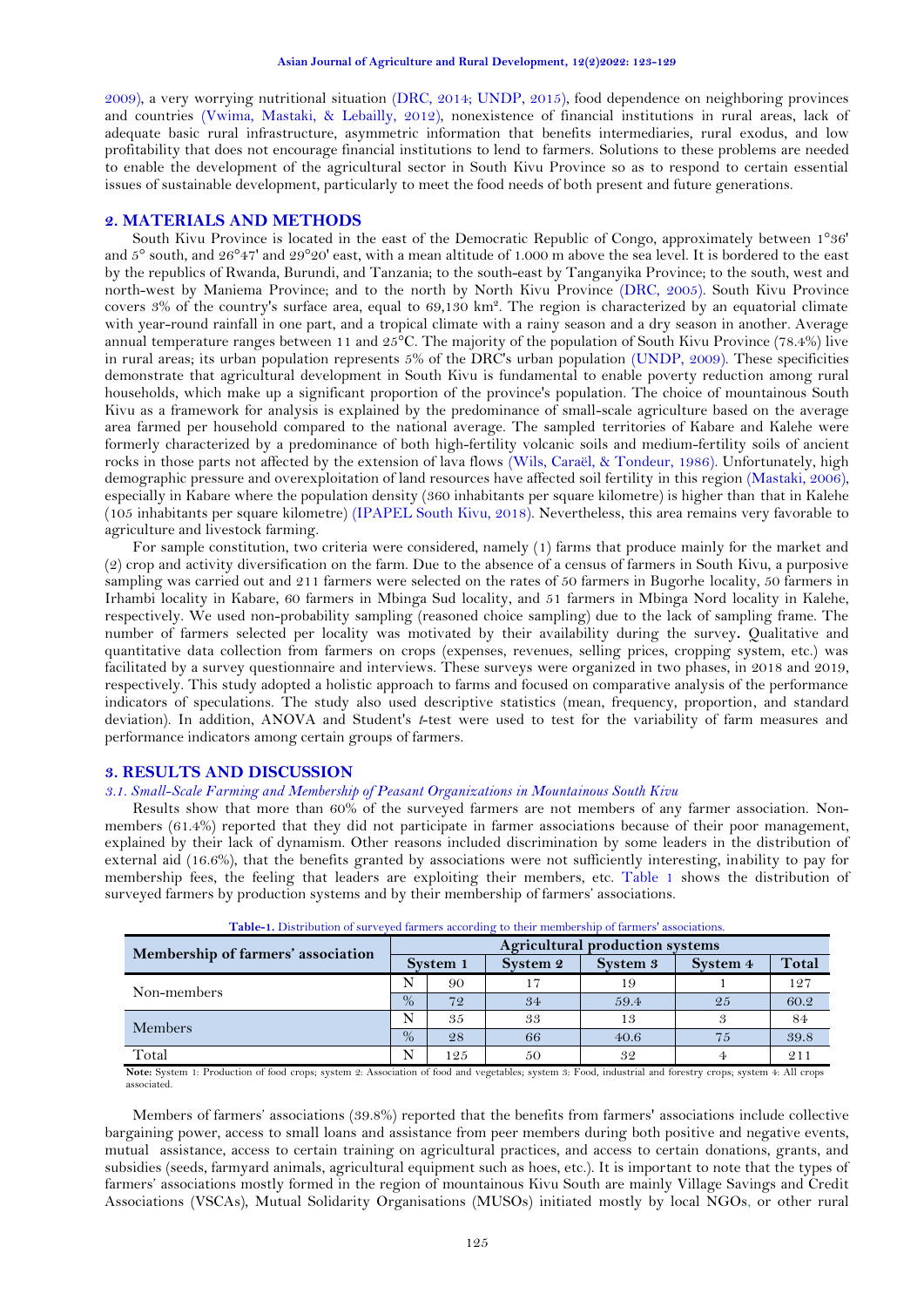organisations created by farmers themselves to help each other. This self-help mechanism developed by farmers to resolve certain social issues and strengthen solidarity between farming communities has spread rapidly in Central Africa [\(Manirakiza, Mulumeoderhwa, Maniriho, Ndimanya, & Lebailly, 2020\)](#page-6-19) thanks to the various interventions of NGOs and the awareness of certain community leaders. Such a mechanism has contributed to increasing farm income and improving farmers' welfare [\(Maniriho, 2021\)](#page-6-20).

#### *3.2. Total Owned and Exploited Farm Sizes in Mountainous South Kivu*

Results from our analysis show that the size of the surveyed farms varies from one site to another and from one territory to another. The mean farmed land size per holding in Kalehe is 3.9 ha while it is 2.7 ha in Kabare. Results point also to the highly significant variability of land size among the four localities, for both total owned land size  $(P=0.002)$  and exploited land size  $(P=0.009)$ . This situation is shown in [Table 2.](#page-3-0)

<span id="page-3-0"></span>

|                                 | Total owned land size (ha) | Cultivated land size (ha) |      |           |      |      |  |  |  |
|---------------------------------|----------------------------|---------------------------|------|-----------|------|------|--|--|--|
| Agricultural production sites   | Average                    | Min.                      | Max. | Average   | Min. | Max. |  |  |  |
| Land size by territory          |                            |                           |      |           |      |      |  |  |  |
| Kalehe                          | 3.9                        | 0.3                       | 40   | 2.9       | 0.3  | 13.5 |  |  |  |
| Kabare                          | 2.71                       | 0.4                       | 15   | 2.05      | 0.3  | 7    |  |  |  |
| Land size by locality           |                            |                           |      |           |      |      |  |  |  |
| Mbinga South                    | 4.84                       | 0.3                       | 40   | 3.31      | 0.3  | 13.5 |  |  |  |
| Mbinga North                    | 2.76                       | 0.5                       | 8    | 2.8       | 0.5  |      |  |  |  |
| Irhambi                         | 2.7                        | 0.4                       | 15   | 1.9       | 0.3  | 7    |  |  |  |
| Bugorhe                         | 2.72                       |                           | 7    | 2.2       |      | 7    |  |  |  |
| Overall study area              | 3.33                       | 0.3                       | 40   | 2.5       | 0.3  | 13.5 |  |  |  |
| Significance level (Prob $>$ F) | $0.002**$                  |                           |      | $0.009**$ |      |      |  |  |  |

**Table-2.** Variability in size of owned and exploited land among production sites in mountainous South Kivu.

**Note:** Significance levels of the variable: *\*\* P<0.05* implies moderately significant variability*.*

In light of the results of this study, both mean owned land size (3.3 ha) and mean exploited land size (2.5 ha) in mountainous South Kivu appear to be high compared to the average (between 0.35 and 1 ha) generally reported in the literature on this region [\(Civava et al., 2013;](#page-5-4) [Furaha, Mastaki, & Lebailly, 2016a;](#page-6-21) [Rutakayingabo et al., 2016\)](#page-6-10). This difference could be explained by a few factors. First, the population density of 105 inhabitants per km<sup>2</sup> in Kalehe compared to Kabare, whose population density was 360 inhabitants per km² in 2016 [\(IPAPEL South Kivu, 2018\)](#page-6-18). Second, the presence of farmers who practice afforestation and thus grow different types of trees (eucalyptus, grevillea, cinchona, etc.) which can occupy large areas compared to other crops, which undoubtedly has an impact on the size of the landholding. Third, the large landholdings for farmers in the region of Kalehe highlands around Kahuzi-Byega National Park. In this region, when farmers go to their farmland they say they are going to the 'forest'. Most of them exploit forest crops and livestock (cattle and sheep). They use Rwandans who have settled there, mainly as their herdsmen for their flocks and as labor for the production of potatoes and maize. Fourth, most farm parcels have not been measured; this would lead farmers to give false estimates of their acreage. However, it is important to note that it would require an in-depth study to empirically confirm this hypothesis. However, the average of 3 ha of cultivated land per farmer in Kalehe as reported by [Neema et al. \(2021\)](#page-6-9) is one of the motivations of our study; this average is close to our findings where we found an average of 2.9 ha per farmer in the same territory.

[Table 3](#page-3-1) provides the results on comparison of cultivated and total owned land size between Kalehe and Kabare. Results indicate a highly significant difference for cultivated land size (*P*=0.003) and a moderately significant difference for total owned land size (*P*=0.037) between the territories.

| <b>Table 3.</b> Comparison of farmed land size between Kalehe and Kabare. |  |
|---------------------------------------------------------------------------|--|
|---------------------------------------------------------------------------|--|

<span id="page-3-1"></span>

| Kalehe $(N=111)$ | Kabare $(N=100)$ | <b>Difference</b> | P-value     |
|------------------|------------------|-------------------|-------------|
| 2.9              | 4.1              |                   | $0.003$ *** |
| 3.9              |                  |                   | $0.037**$   |
|                  |                  | .                 |             |

**Note:** *\*\*\* P<0.01* implies highly significant variability; *\*\* P<0.05* implies moderately significant variability*.*

## *3.3. Land Tenure in Mountainous South Kivu and Combination of Crop Farming and Livestock*

In mountainous South Kivu, farmers who combine crop farming and livestock represent on average about 59% of the farmers surveyed. This percentage varies by both the production systems practiced and production sites. The types of livestock reared in this region are mainly goats (74.2 %), poultry (35.5%), cattle (30.7%), sheep (5%), pigs (14.5%), guinea pigs (14.5%), and rabbits (3.2%). It should be noted that combining crop farming and livestock remains a very common practice among farmers in mountainous South Kivu [\(Furaha et al., 2016a;](#page-6-21) [Ndjadi et al.,](#page-6-22)  [2021\)](#page-6-22). The main reasons for farmers combining crop farming and livestock are savings, production of organic fertilizers, and milk and meat supply, mainly for family members. Farmers decide to sell their livestock only when they want to address more important issues, such as paying school fees for their children, acquiring new farmland, or making a large investment. The analysis carried out on different production systems shows that farmers with high farm incomes represent a large proportion of those who combine crop farming and livestock (System 4, 100%; System 2, 64%; System 3, 62.5%).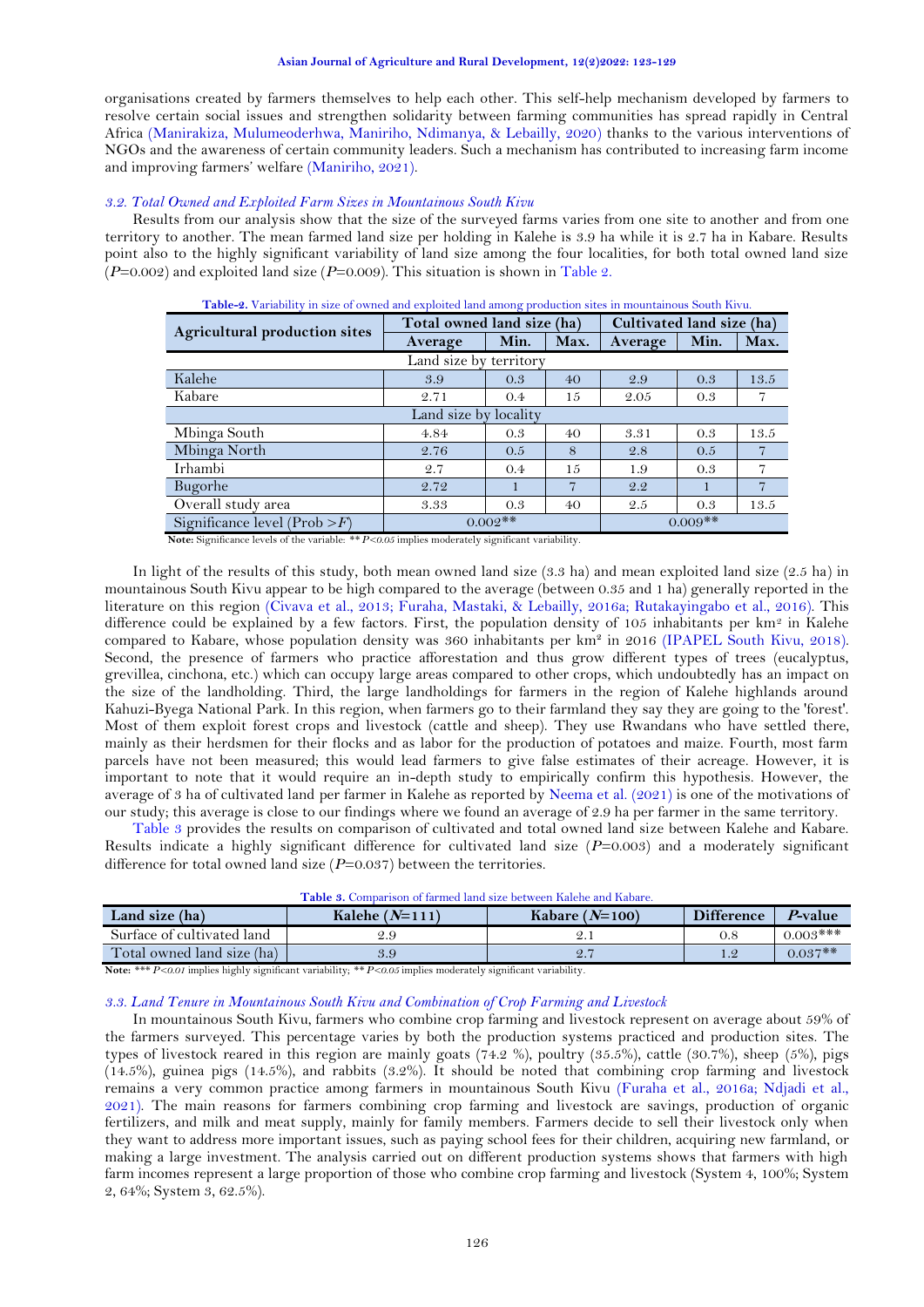#### **Asian Journal of Agriculture and Rural Development, 12(2)2022: 123-129**

The predominant mode of land tenure in mountainous South Kivu is renting, at the rate 97.8% [\(Table 4\)](#page-4-0). People who rent out their land do so mainly for risk aversion, because the season may be very bad and have a negative impact on the harvest. The annual cost of renting a quarter hectare was estimated at USD 70 on average in the surveyed sites in Kalehe and USD 120 in Kabare. The relatively low land rental price in Kalehe can be explained by the existence of land reserves: 1 ha of uncultivated land per farm household in Kalehe compared to 0.7 ha in Kabare [\(Table 2\)](#page-3-0), the reserve land being the difference between owned and cultivated land size). Nevertheless, it should be noted that the price of agricultural land in these territories also depends on other factors, including the location of the land (in the lowlands or on the hills), the distance of the field from communication routes (mainly roads), the quality of the soil, and the relationship established between the tenant and owner. [Table 4](#page-4-0) shows the combination of crop farming and livestock, as well as the modes of land tenure across production systems in mountainous Kivu South.

<span id="page-4-0"></span>

| Tuble 1: Official beare agriculture. Interaction between investors and hand tend e patterns. |      |                                        |               |          |                |            |  |  |
|----------------------------------------------------------------------------------------------|------|----------------------------------------|---------------|----------|----------------|------------|--|--|
| <b>Item</b>                                                                                  |      | <b>Agricultural production systems</b> |               |          |                |            |  |  |
|                                                                                              |      | System 1                               | System 2      | System 3 | System 4       | study area |  |  |
| No combination of farming and                                                                | N    | 57                                     | 18            | 12       | $\Omega$       | 87         |  |  |
| livestock                                                                                    | $\%$ | 45.6                                   | 36            | 37.5     | $\Omega$       | 41.2       |  |  |
| Combination of farming and livestock                                                         | N    | 68                                     | 32            | 20       | 4              | 124        |  |  |
|                                                                                              | $\%$ | 54.4                                   | 64            | 62.5     | 100            | 58.8       |  |  |
| Total                                                                                        | N    | 125                                    | 50            | 32       | 4              | 211        |  |  |
| Land tenure patterns                                                                         |      |                                        |               |          |                |            |  |  |
|                                                                                              | N    | 93                                     | 46            | 31       | $\overline{4}$ | 174        |  |  |
| Land renting                                                                                 |      | 97.9                                   | 95.8          | 100      | 100            | 97.8       |  |  |
|                                                                                              | N    | $\mathcal{Q}$                          | $\mathcal{Q}$ | $\Omega$ | $\Omega$       | $4\cdot$   |  |  |
| Share cropping                                                                               |      | 2.1                                    | 4.2           | $\Omega$ | $\Omega$       | 2.2        |  |  |
| Total                                                                                        | N    | 95                                     | 48            | 31       | 4              | 178        |  |  |

**Table-4.** Small-scale agriculture: interaction between livestock and land tenure patterns.

## *3.4. The Predominance of Mixed Crop Farming in Mountainous South Kivu*

Mixed farming (also known as multicropping) is predominant (almost 92%) among the farmers surveyed in mountainous South Kivu. Only around 8% of farmers practice pure cropping or monoculture. The main reason that persuades farmers to opt for multicropping is risk version in the face of various hazards in the agricultural sector that can also affect their farm income. Among farmers in production System 4, 50% practice pure cropping or monoculture. This can be explained by the fact that the average size of these farms (System 4, 6 ha) is the category of selected crops whose farming techniques and exploitation procedures require larger parcels or plots than the other production systems (System 1, 2.3 ha, System 2, 2.8 ha, System 3, 2.4 ha). In addition, access to other resources, particularly financial and material, would also explain the adoption of pure cropping systems or monoculture, which implies that such farming is practiced by better-off farmers. Details on the cropping systems practiced on family farms in mountainous South Kivu are provided in [Table 5.](#page-4-1)

For the mixed-cropping system, farmers' choice is motivated by land scarcity, and also by the demographic pressure and the monopolization of large land areas by the rich, the politicians, and religious denominations [\(Bainville, Mena, Rasse-Mercat, & Touzard, 2005\)](#page-5-8). In Kalehe, surveyed farmers mentioned the phenomenon of land occupation around Kahuzi-Biega National Park and the Masisi South Forest Reserve by displaced people from Rwanda. One study [\(Ansoms, Claessens, & Mudinga, 2012\)](#page-5-9) indicates also that Rwandans without identity came to buy land in Kalehe because there was more land available than in Rwanda. As reported by some surveyed farmers, this phenomenon seriously threatened indigenous farmers.

<span id="page-4-1"></span>

| <b>Production systems</b>                      |                | Pure cropping system or<br>monoculture | <b>Multicropping system</b> |      |  |
|------------------------------------------------|----------------|----------------------------------------|-----------------------------|------|--|
|                                                | N              | $\%$                                   | N                           | %    |  |
| System 1: Food crops                           | 10             | 8                                      | 115                         | 92   |  |
| System 2: Food and vegetable crops             | 3              | 6                                      | 47                          | 92   |  |
| System 3: Food, industrial, and forestry crops | $\overline{2}$ | 6.3                                    | 30                          | 93.8 |  |
| System 4: All associated crops                 | $\mathcal{Q}$  | 50                                     | $\mathcal{Q}$               | 50   |  |
| Total                                          | 17             | 8.1                                    | 194                         | 91.9 |  |
| Production sites                               |                |                                        |                             |      |  |
| Mbinga South                                   | 8              | 13.3                                   | 52                          | 86.7 |  |
| Mbinga North                                   | 5              | 9.8                                    | 46                          | 90.2 |  |
| Irhambi                                        | $\overline{4}$ | 8                                      | 46                          | 92   |  |
| Bugorhe                                        | $\Omega$       | $\Omega$                               | 50                          | 100  |  |

**Table-5.** Analysis of cropping systems practiced on farms in mountainous South Kivu.

*3.5. Characterization of Small-Scale Agriculture Based on Economic Performance Indicators* 

The farms surveyed in mountainous South Kivu are characterized by positive values for economic performance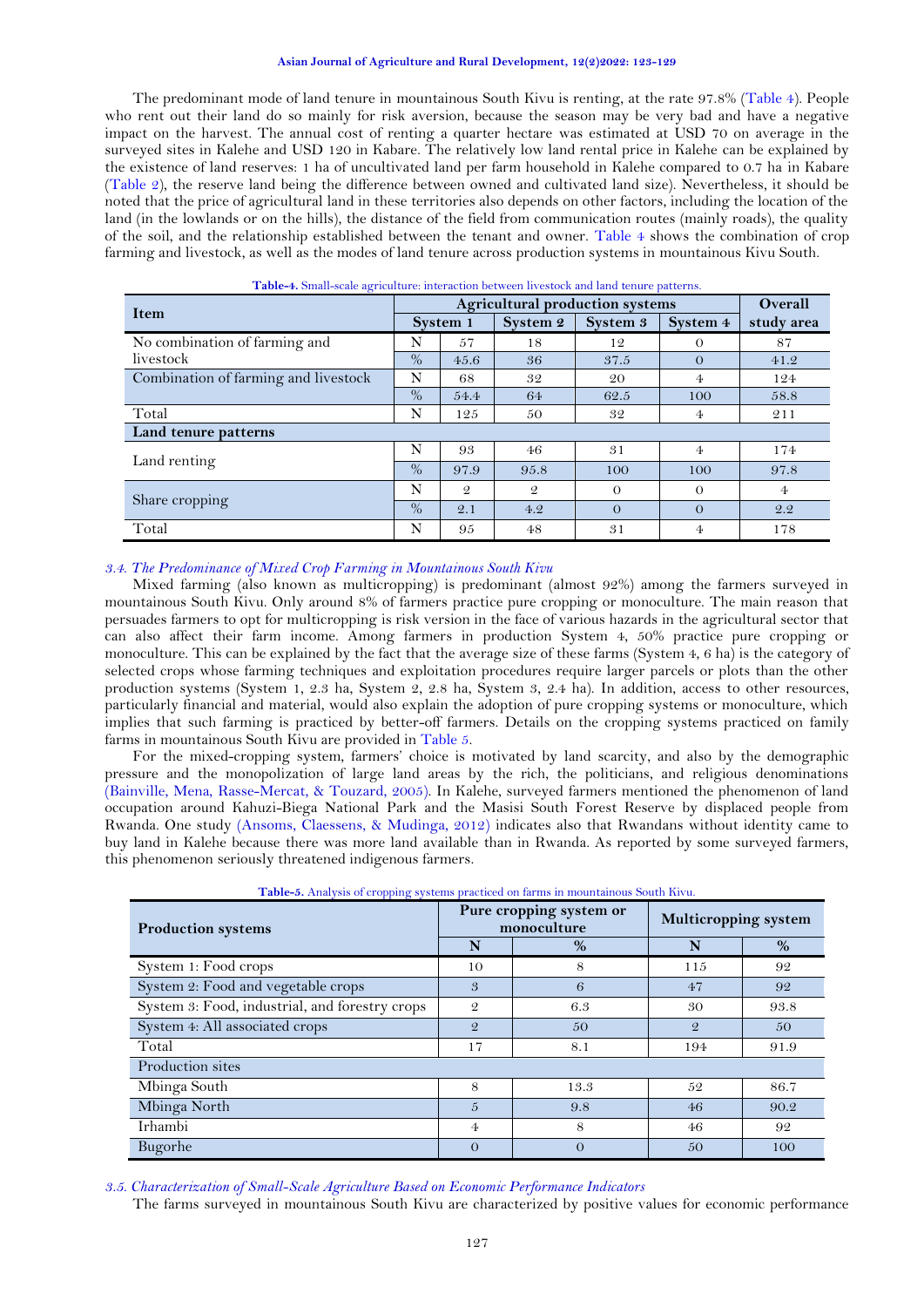#### **Asian Journal of Agriculture and Rural Development, 12(2)2022: 123-129**

indicators, namely gross value added (USD 1,117), gross margin (USD 906), and net farm income (USD 628). Results show that Mbinga South and Bugorhe performed better than the others in terms of net farm income (USD 851 and USD 837), gross value added or wealth created (USD 1,485 and USD 1,356), and gross margin achieved (USD 1,156 and USD 1,137) for Bugorhe and Mbinga South, respectively. The main reason for this trend in Bugorhe is the cultivation of high-value crops, mainly tomato; in Mbinga South it is due to the ability of farmers to combine several crops on their farms. Accordingly, by importance, production System 4 comes top, the production System 2 is the second, production System 3 is the third, and the production System 1 comes fourth. [Table 6](#page-5-10) shows the variability in farm performance across production sites and systems. Results reveal significant variability in all farm performance indicators (*P*<0.05) across production sites and production systems.

|                           |                                  | <b>Production sites</b>          | Weighted                    | Significance                |         |                    |  |
|---------------------------|----------------------------------|----------------------------------|-----------------------------|-----------------------------|---------|--------------------|--|
| <b>Indicators</b>         | <b>Mbinga South</b><br>(average) | <b>Mbinga North</b><br>(average) | <b>Irhambi</b><br>(average) | <b>Bugorhe</b><br>(average) | average | level $(Prob > F)$ |  |
| NFI (USD)                 | 836.7                            | 334.8                            | 453.8                       | 850.6                       | 627.9   | $0.000$ **         |  |
| GVA (USD)                 | 1,356.4                          | 783.2                            | 802.6                       | 1,484.9                     | 1,117.1 | $0.000$ **         |  |
| GM (USD)                  | 1,136.6                          | 621.2                            | 670.6                       | 1,155.6                     | 906.1   | $0.000$ **         |  |
| <b>Production systems</b> |                                  |                                  |                             |                             |         |                    |  |
|                           | System 1                         | System 2                         | System 3                    | System 4                    |         |                    |  |
| NFI (USD)                 | 515.5                            | 788.5                            | 720.1                       | 1,396.6                     | 627.9   | $0.023**$          |  |
| GVA (USD)                 | 922                              | 1,446.7                          | 1,251                       | 2,020.2                     | 1,117.1 | $0.001$ **         |  |
| GM (USD)                  | 774.3                            | 1,105.4                          | 1,022.6                     | 1,603.2                     | 906.1   | $0.018**$          |  |

<span id="page-5-10"></span>**Table-6.** Variability in economic performance indicators of small-scale agriculture among production sites and production systems in mountainous South Kivu**.**

**Note:** With NFI = Net farm income; GVA = gross value added; GM = gross margin; *\*\* P<0.05* implies moderately significant variability*.*

## **4. CONCLUSION**

This article has attempted to highlight the factors that differentiate farms in mountainous South Kivu. The surveyed farmers reported that farms are characterized by common factors, but they are distinguished by specific factors with respect to the production system practiced. Results from descriptive and statistical analyses show that for the majority of farmers land renting is the predominant mode of land tenure. Results also indicate that a large majority did not participate in farmers' associations, despite the benefits these can provide. With significant variability across production sites and the production systems, the main differentiating factors for farms are the size of landholdings and cultivated land, the cropping system, the use of land, and farms' economic performance. From the results and their discussion, access to finance, security and peace restoration, creation of infrastructures, and enhancement of strong and dynamic peasant associations would allow small-scale farmers to diversify crops or farming activities and boost agricultural development in the study area.

**Funding:** This research is supported by Evangelical University in Africa through University Project on Quality Improvement in Research and Teaching (Grant number: A-COD-2018- 0383).

**Competing Interests:** The authors declare that they have no competing interests.

**Authors' Contributions:** All authors contributed equally to the conception and design of the study.

Views and opinions expressed in this study are those of the authors views; the Asian Journal of Agriculture and Rural Development shall not be responsible or answerable for any loss, damage, or liability, etc. caused in relation to/arising out of the use of the content.

## **REFERENCES**

- <span id="page-5-9"></span>Ansoms, A., Claessens, K., & Mudinga, E. (2012). Land grabbing by elites in Kalehe Tterritory, DRC. In L'Afrique des grands lacs-Annuaire 2011-2012 (pp. 205-226). Paris: L'Harmattan.
- <span id="page-5-8"></span>Bainville, S., Mena, R., Rasse-Mercat, É., & Touzard, I. (2005). The poverty of Nicaraguan family farms: Technical backwardness or lack of land? *Tiers-Monde, 46*(183), 559-580. Available at: https://doi.org/10.3406/tiers.2005.5593
- <span id="page-5-3"></span>Bélières, J.-F., Bonnal, P., Bosc, P.-M., Marzin, J., & Sourisseau, J.-M. (2014). *Family farming in the world. Definitions, contributions and public policies*. Monpellier: CIRAD.

<span id="page-5-4"></span>Civava, M. R., Malice, M., & Baudoin, J.-P. (2013). Improvement of agrosystems integrating common bean (Phaseolus vulgaris L.) in mountainous South Kivu. In Gestion durable des agro-systèmes en milieu tropical humide (pp. v). Paris: L'Harmattan.

<span id="page-5-0"></span>Coalition Against Hunger. (2015). Family farming at the heart of Belgian policies against hunger (pp. 10). Bruxelles: Coalition Contre La Faim.

<span id="page-5-2"></span>Delfosse, C. (2015). Family farming. *Bulletin of the Association of French Geographers, 92*(3), 282-287.

<span id="page-5-7"></span>DRC. (2005). *Monography of South Kivu Province*. Kinshasa: Ministry of Planning, & PRSP Process Steering Unit.

- <span id="page-5-5"></span>DRC. (2013). *National agricultural investment plan (NAIP) 2014-2020*. Kinshasa: Ministry of Agriculture and Rural Development, Democratic Republic of Congo (DRC).
- <span id="page-5-6"></span>DRC. (2014). *Report of the 10th round of analysis of the Integrated food security classification (IPC) framework*. Kinshasa: Ministry of Agriculture and Rural Development, Democratic Republic of Congo (DRC).
- <span id="page-5-1"></span>FAO. (2014). *Towards a stronger family farming. Perspectives from the heart of the International Year of Family Farming*. Rome: Food and Agriculture Organisation (FAO).